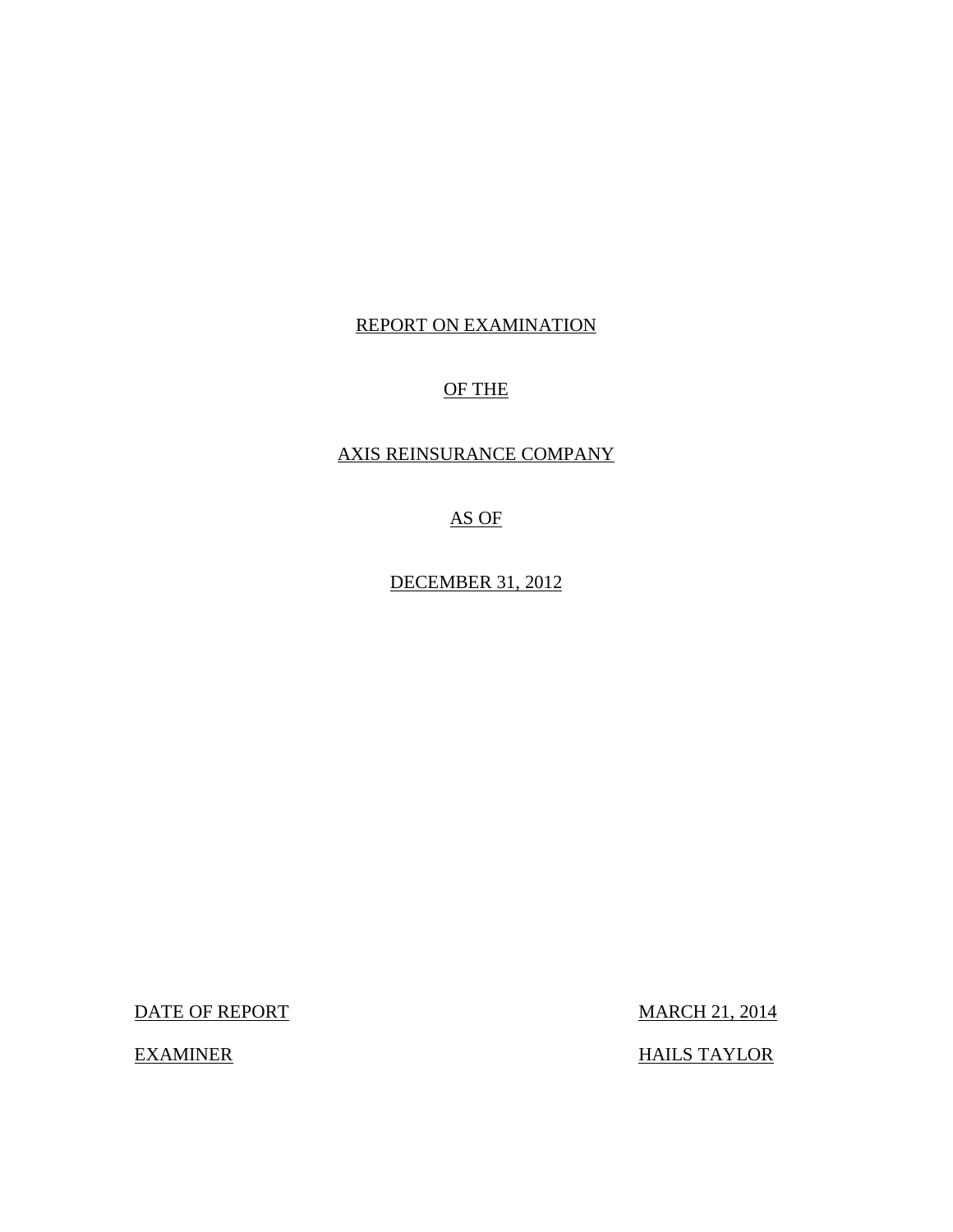### TABLE OF CONTENTS

### ITEM NO. PAGE NO.

| 1  | Scope of Examination                                                                                                                  | $\overline{2}$          |
|----|---------------------------------------------------------------------------------------------------------------------------------------|-------------------------|
| 2. | Description of Company                                                                                                                | 3                       |
|    | A. Management<br>B. Territory and plan of operation<br>C. Reinsurance<br>D. Holding company system<br>E. Significant operating ratios | 4<br>5<br>7<br>11<br>14 |
| 3. | <b>Financial Statements</b>                                                                                                           | 15                      |
|    | A. Balance sheet<br>B. Statement of income                                                                                            | 15<br>17                |
| 4. | Losses and loss adjustment expenses                                                                                                   | 18                      |
| 5. | Compliance with prior report on examination                                                                                           | 18                      |
| 6. | Summary of comments and recommendations                                                                                               | 18                      |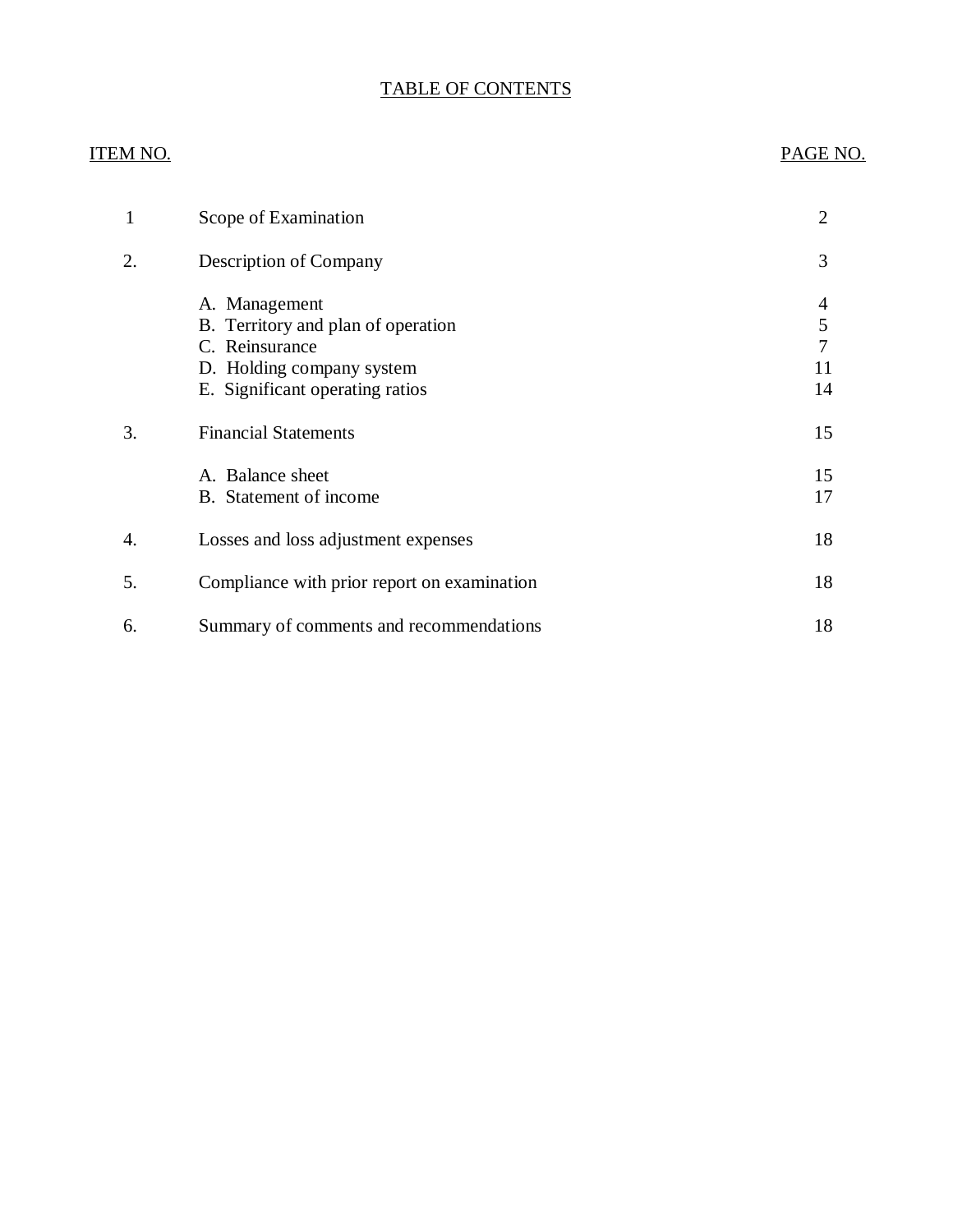

### NEW YORK STATE *DEPARTMENTof*  FINANCIAL SERVICES

Andrew M. Cuomo **Benjamin M. Lawsky** Governor Superintendent Superintendent Superintendent Superintendent Superintendent Superintendent Superintendent

March 21, 2014

Honorable Benjamin M. Lawsky Superintendent of Financial Services Albany, New York 12257

Sir:

Pursuant to the requirements of the New York Insurance Law, and in compliance with the instructions contained in Appointment Number 31017 dated July 15, 2013, attached hereto, I have made an examination into the condition and affairs of AXIS Reinsurance Company as of December 31, 2012, and submit the following report thereon.

Wherever the designation "the Company" appears herein without qualification, it should be understood to indicate AXIS Reinsurance Company.

Whenever the term "AXIS U.S. Holdings" appear herein without qualification, it should be understood to mean the AXIS Specialty U.S. Holdings, Inc., an insurance holding company domiciled in Delaware.

Wherever the term "Department" appears herein without qualification, it should be understood to mean the New York State Department of Financial Services.

The examination was conducted at the Company's administrative office located at 11680 Great Oaks Way, Alpharetta, GA 30022.

The Company's statutory home office is located at 1211 Avenue of the Americas, 24th Floor, New York, NY 10036.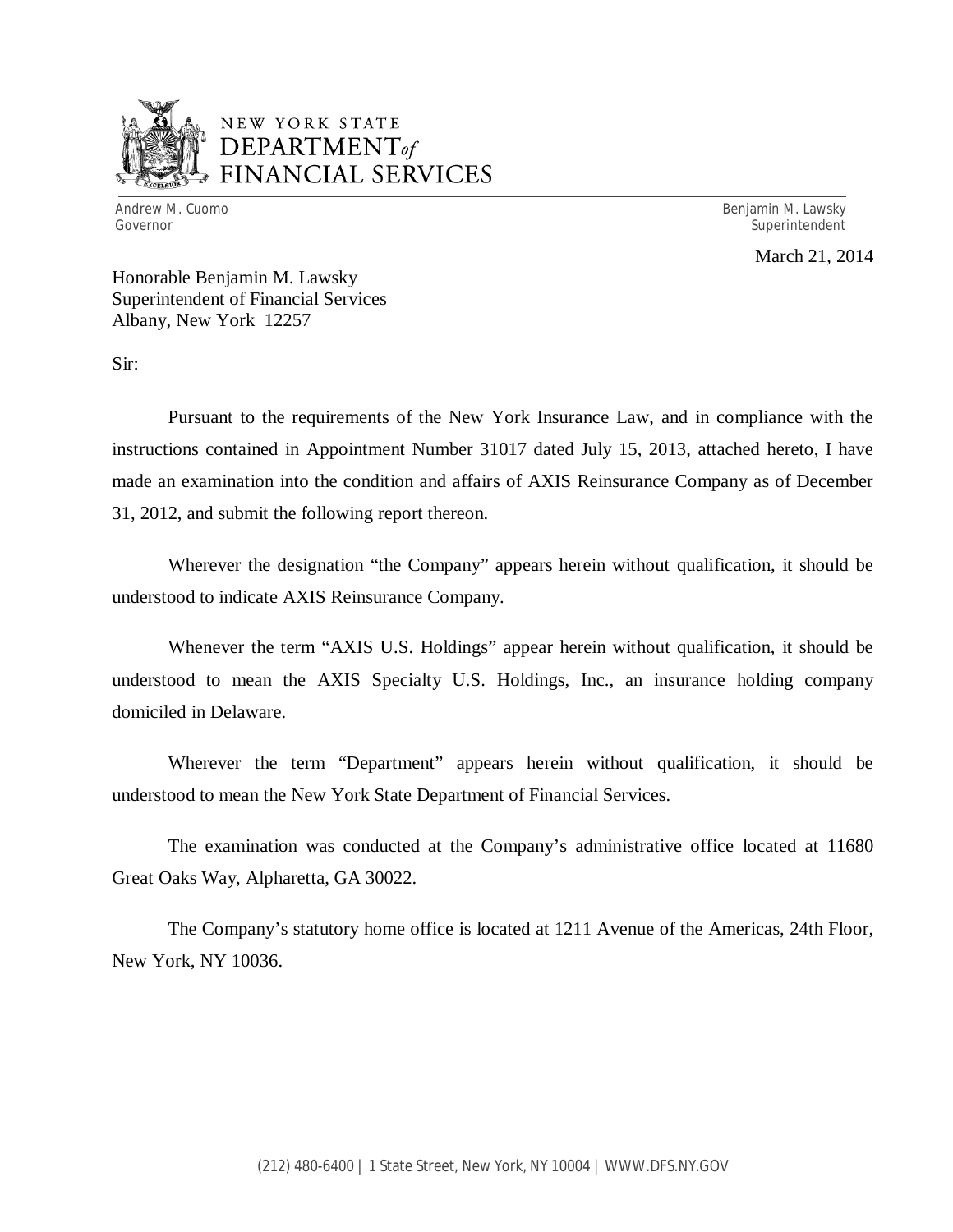#### 1. SCOPE OF EXAMINATION

The Department has performed an individual examination of the Company*,* a multi-state insurer. The previous examination was conducted as of December 31, 2007. This examination covered the five year period from January 1, 2008 through December 31, 2012. Transactions occurring subsequent to this period were reviewed where deemed appropriate by the examiner.

This examination was conducted in accordance with the National Association of Insurance Commissioners ("NAIC") Financial Condition Examiners Handbook ("Handbook"), which requires that we plan and perform the examination to evaluate the financial condition and identify prospective risks of the Company by obtaining information about the Company including corporate governance, identifying and assessing inherent risks within the Company and evaluating system controls and procedures used to mitigate those risks. This examination also includes assessing the principles used and significant estimates made by management, as well as evaluating the overall financial statement presentation, management's compliance with Statutory Accounting Principles and annual statement instructions when applicable to domestic state regulations.

All financially significant accounts and activities of the Company were considered in accordance with the risk-focused examination process. This examination also included a review and evaluation of the Company's own control environment assessment and an evaluation based upon the Company's Sarbanes Oxley documentation and testing. The examiners also relied upon audit work performed by the Company's independent public accountants when appropriate.

This examination report includes a summary of significant findings for the following items as called for in the Handbook:

> Significant subsequent events Company history Corporate records Management and control Fidelity bonds and other insurance Territory and plan of operation Growth of Company Loss experience Reinsurance Accounts and records Statutory deposits Financial statements Summary of recommendations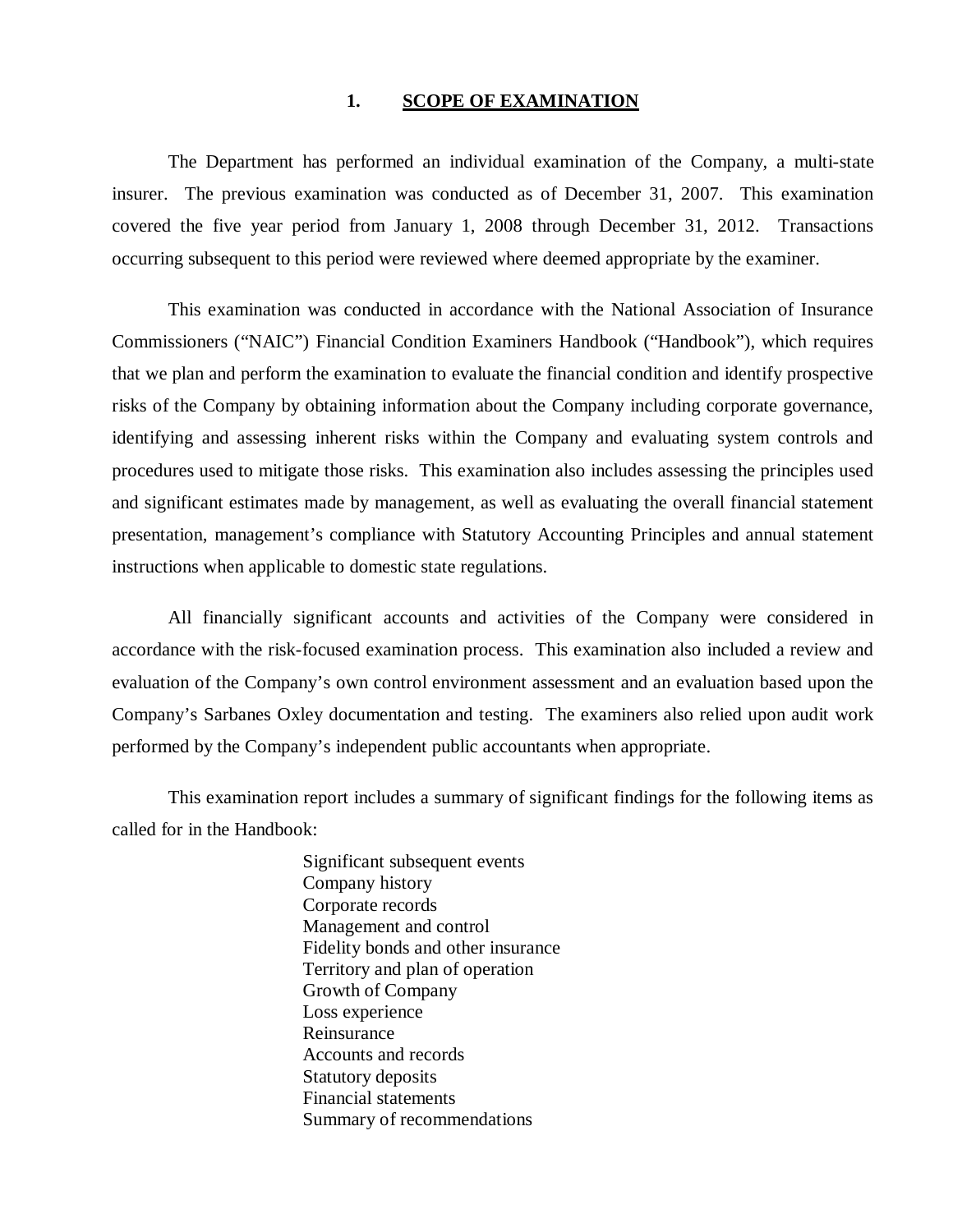<span id="page-4-0"></span>A review was also made to ascertain what action was taken by the Company with regard to comments and recommendations contained in the prior report on examination.

This report on examination is confined to financial statements and comments on those matters that involve departures from laws, regulations or rules, or that are deemed to require explanation or description.

#### **2. DESCRIPTION OF COMPANY**

AXIS Reinsurance Company was incorporated on July 25, 1991 and commenced business on January 1, 1992 under the name Sun Insurance Office of America, to be the domesticated successor to Sun Insurance Office Limited (United States Branch).

Effective January 1, 1994, ownership of the Company was transferred, via a stock exchange, to Sun Alliance USA Inc., a wholly-owned subsidiary of Sun Alliance Group PLC.

On July 19, 1996, Sun Alliance Group PLC merged with Royal Insurance Holdings PLC, forming a new holding company called Royal & Sun Alliance Insurance Group PLC. Subsequently the Company changed its name to Royal & Sun Alliance Personal Insurance Company effective January 1, 1999. Effective December 8, 1999, ownership of the Company was transferred, via a stock exchange, to Royal Group Inc.

Effective August 21, 2000, ownership of the Company was transferred, via a stock exchange, to Royal Insurance Company of America.

On November 27, 2002, AXIS Specialty U.S. Holdings, Inc., a Delaware holding company, acquired the Company from Royal Insurance Company of America and subsequently changed its name to AXIS Reinsurance Company.

On September 23, 2008, the Company established a Canadian branch, AXIS Reinsurance Company (Canadian Branch). As of December 31, 2012, the Company is wholly-owned by AXIS Specialty U.S. Holdings, Inc. and is ultimately owned by AXIS Capital Holdings Limited, a holding company organized under the laws of Bermuda.

At December 31, 2012, capital paid in is \$5,000,000, consisting of 100 shares of common stock at \$50,000 par value per share. Gross paid in and contributed surplus is \$550,349,476, which remained unchanged during the examination period.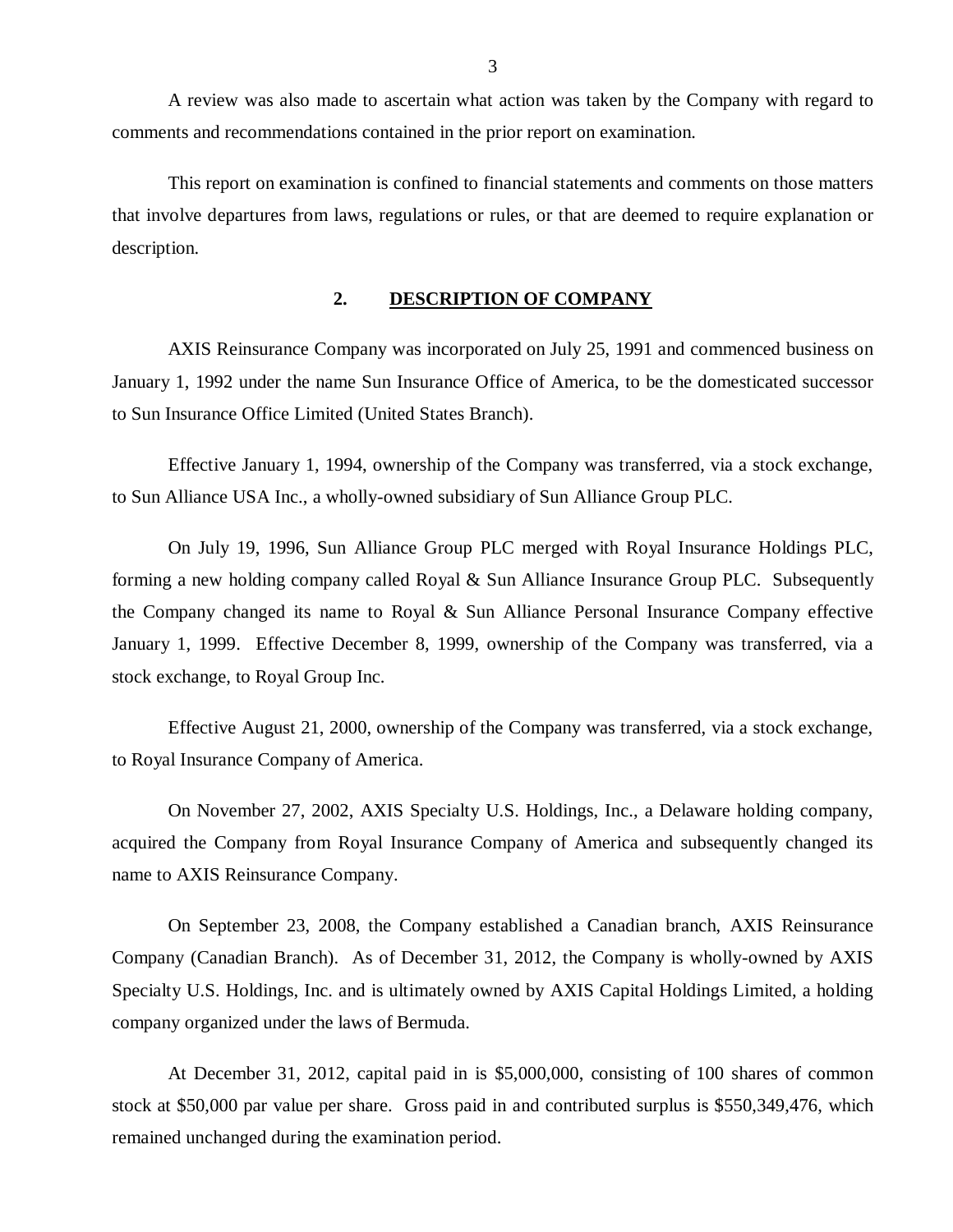A. Management

Pursuant to the Company's charter and by-laws, management of the Company is vested in a board of directors consisting of not less than seven nor more than twenty-one members. On December 13, 2012, the Company amended and restated its charter to reduce the minimum number of directors from thirteen to seven. The revised charter and bylaws reflecting the changes were filed with the Department. At December 31, 2012, the board of directors was comprised of the following seven members:

| Name and Residence              | <b>Principal Business Affiliation</b>                                                                               |
|---------------------------------|---------------------------------------------------------------------------------------------------------------------|
| Christopher A. Donelan          | Executive Vice President, AXIS Reinsurance,                                                                         |
| Williston Park, NY              | Resigned on October 15, 2013                                                                                        |
| William A. Fischer              | Chief Underwriting Officer, AXIS Reinsurance,                                                                       |
| Mendham, NJ                     | AXIS Specialty U.S. Services, Inc.                                                                                  |
| Robert J. Looney Jr.            | Chief Operating Officer, AXIS Reinsurance,                                                                          |
| Summit, NJ                      | AXIS Specialty U.S. Services, Inc.                                                                                  |
| Carlton W. Maner                | Divisional CEO- Property & Casualty, AXIS                                                                           |
| Lithonia, GA                    | Insurance – US - AXIS Specialty U.S. Services, Inc.                                                                 |
| Gregory W. Springer             | Executive Vice President, AXIS Ceded Reinsurance,                                                                   |
| Alpharetta, GA                  | AXIS Specialty U.S. Services, Inc.                                                                                  |
| Linda Ventresca<br>New York, NY | <b>Executive Vice President, Corporate</b><br>Development/Investor Relations,<br>AXIS Specialty U.S. Services, Inc. |
| Andrew M. Weissert              | Executive Vice President, US General Counsel,                                                                       |
| Marietta, GA                    | AXIS Specialty U.S. Services, Inc.                                                                                  |

A review of the minutes of the board of directors revealed that the board did not hold any regular or annual meetings during the period covered by this examination. In lieu of formal board meetings, the Company's by-laws allow the board to take action if all of the members consent in writing ("Unanimous Written Consents") to the adoption of a resolution authorizing the action taken.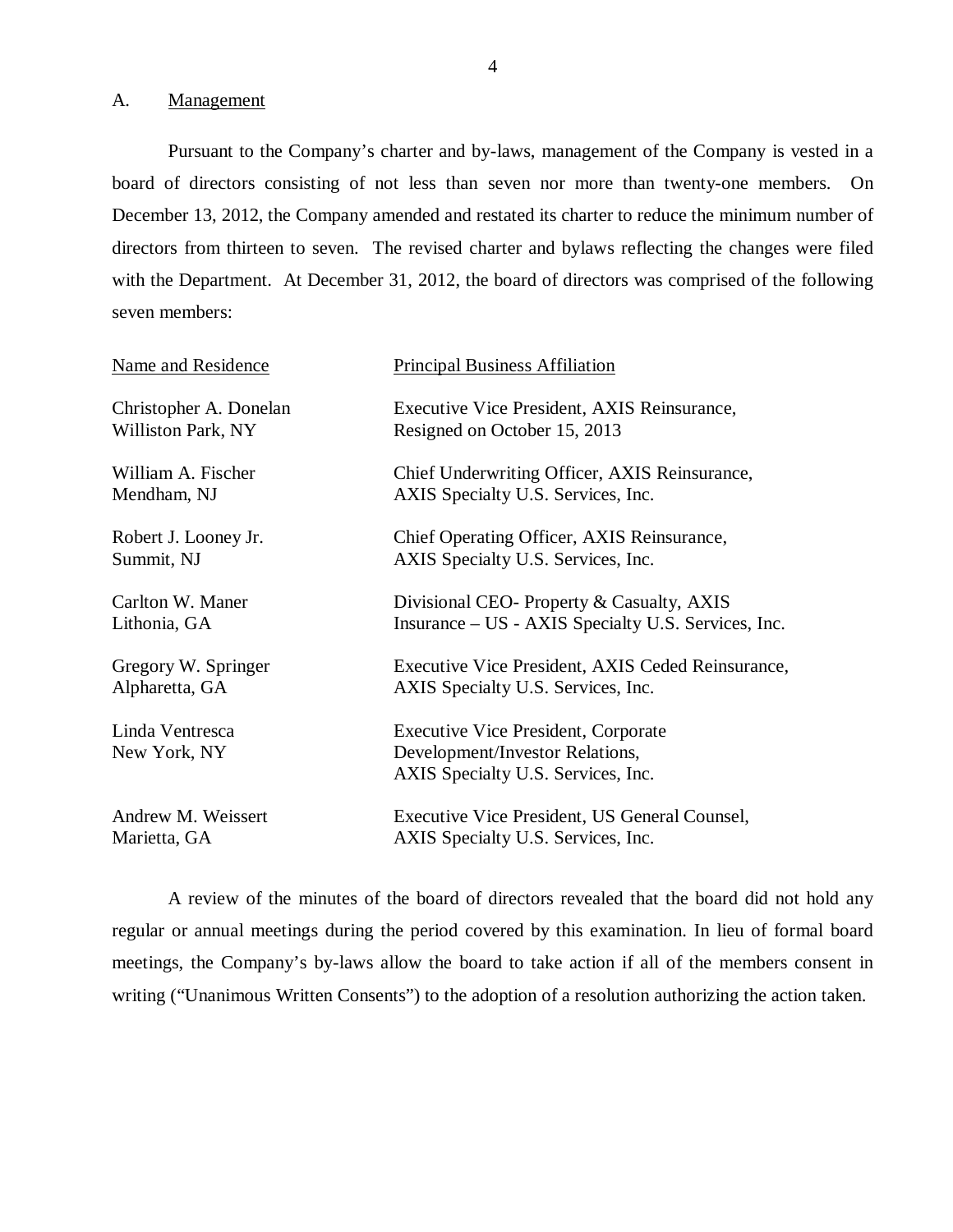<span id="page-6-0"></span>As of December 31, 2012, the principal officers of the Company were as follows:

| <u>Name</u>             | Title                                 |
|-------------------------|---------------------------------------|
| Robert J. Looney Jr.    | President and Chief Executive Officer |
| Andrew M. Weissert      | <b>General Counsel and Secretary</b>  |
| Norman J. Tees          | Senior Vice President and Treasurer   |
| Christopher A. Donelan  | <b>Executive Vice President</b>       |
| Nicholas M. Leccese Jr. | Senior Vice President and Actuary     |
| John M. Intondi         | Senior Vice President – Claims        |

### B. Territory and Plan of Operation

As of December 31, 2012 the Company was licensed to write business in all fifty states, the District of Columbia, Puerto Rico, and Canada.

As of the examination date, the Company was authorized to transact the kinds of insurance as defined in the following numbered paragraphs of Section 1113(a) of the New York Insurance Law:

| <u>Paragraph</u> | Line of Business                               |
|------------------|------------------------------------------------|
| 3                | Accident & health                              |
| 4                | Fire                                           |
| 5                | Miscellaneous property                         |
| 6                | Water damage                                   |
| 7                | Burglary and theft                             |
| 8                | Glass                                          |
| 9                | Boiler and machinery                           |
| 10               | Elevator                                       |
| 11               | Animal                                         |
| 12               | Collision                                      |
| 13               | Personal injury liability                      |
| 14               | Property damage liability                      |
| 15               | Workers' compensation and employers' liability |
| 16               | Fidelity and surety                            |
| 17               | Credit                                         |
| 19               | Motor vehicle and aircraft physical damage     |
| 20               | Marine and inland marine                       |
| 21               | Marine protection and indemnity                |
| 22               | Residual value                                 |
| 24               | Credit unemployment                            |

29 Legal services

In addition, the Company is licensed to transact such workers' compensation insurance as may be incidental to coverages contemplated under paragraphs 20 and 21 of Section 1113(a)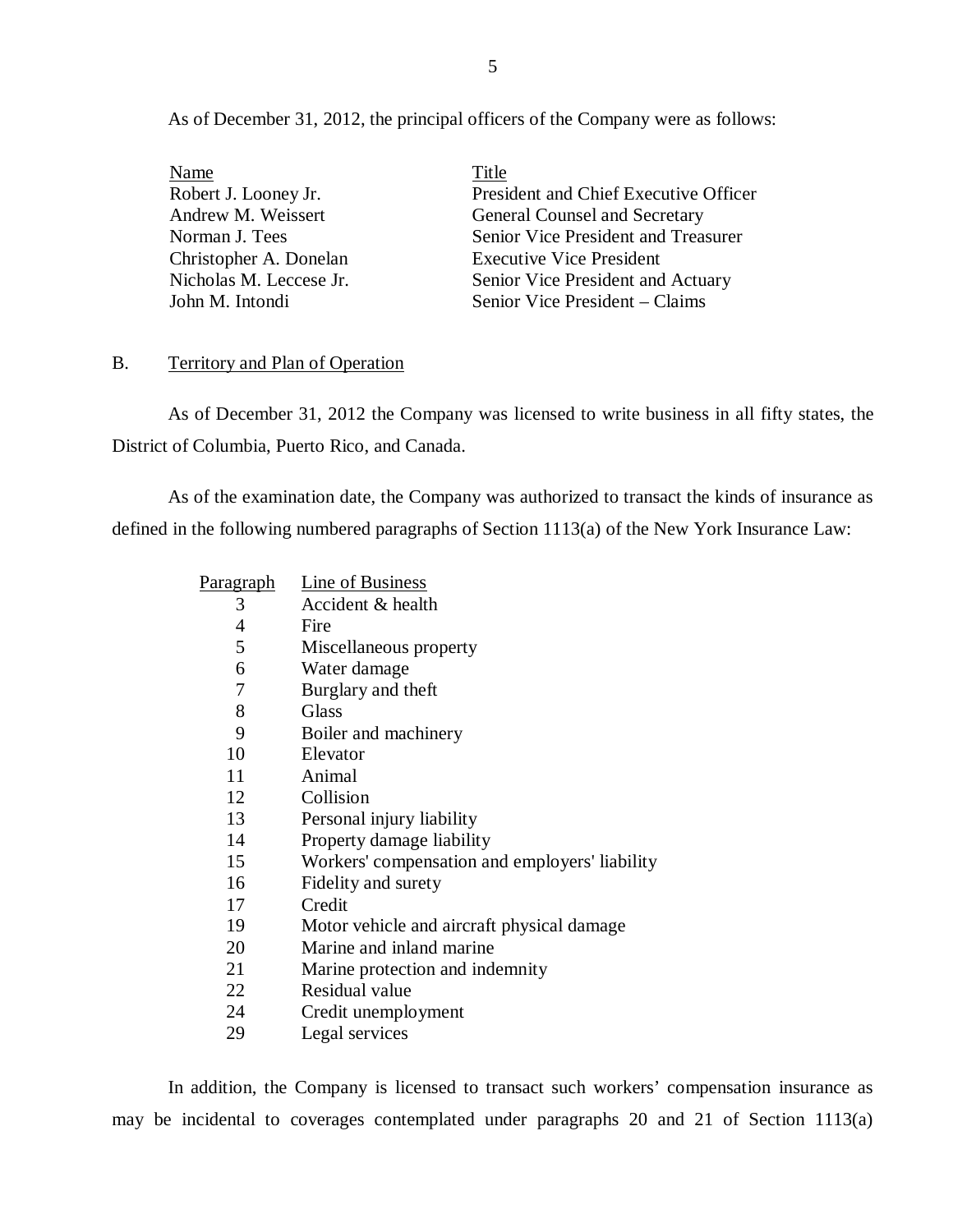including insurances described in the Longshoremen's and Harbor Workers' Compensation Act (Public Law No. 803,  $69<sup>th</sup>$  Congress as amended), and the kinds of insurance and reinsurance as defined in Section 4102(c) of the New York Insurance Law.

Based on the lines of business for which the Company is licensed and the Company's current capital structure, and pursuant to the requirements of Articles 13 and 41 of the New York Insurance Law, the Company is required to maintain a minimum surplus to policyholders in the amount of \$35,000,000.

The following schedule shows the direct premiums written by the Company both in total and in New York for the period under examination:

| Calendar Year | New York State | Total<br>Premiums | Premiums Written in New York State as a<br>Percentage of Total Premium |
|---------------|----------------|-------------------|------------------------------------------------------------------------|
| 2008          | \$8,246,410    | \$127,151,772     | 6.49%                                                                  |
| 2009          | \$5,836,360    | \$132,214,737     | 4.41%                                                                  |
| 2010          | \$4,470,382    | \$140,399,115     | 3.18%                                                                  |
| 2011          | \$4,947,936    | \$143,736,312     | 3.44%                                                                  |
| 2012          | \$2,036,870    | \$127,890,238     | 1.59%                                                                  |
|               |                |                   |                                                                        |

The Company's direct business consists primarily of commercial property, liability, professional lines and other specialty program. The Company's reinsurance writings covering U.S exposures consist primarily of treaty reinsurance business comprised of professional lines (medical malpractice, directors' and officers', employment practices liability and miscellaneous errors and omissions), liability (auto liability, general liability, umbrella and workers' compensation), property (specialty companies), surety (North American and Canadian contract surety, commercial surety and financial products indemnity bonds supporting surety companies), and marine and aviation. Business is transacted primarily through licensed reinsurance brokers.

In 2008, previously written direct business began renewing in AXIS Insurance Company, an affiliate domiciled in Illinois. This process of renewing continued in 2012 and is reflected in the direct written premiums. Consequently, the Company currently primarily writes assumed reinsurance in the US. In September 2008, the Company established a branch in Canada to transact insurance and reinsurance business.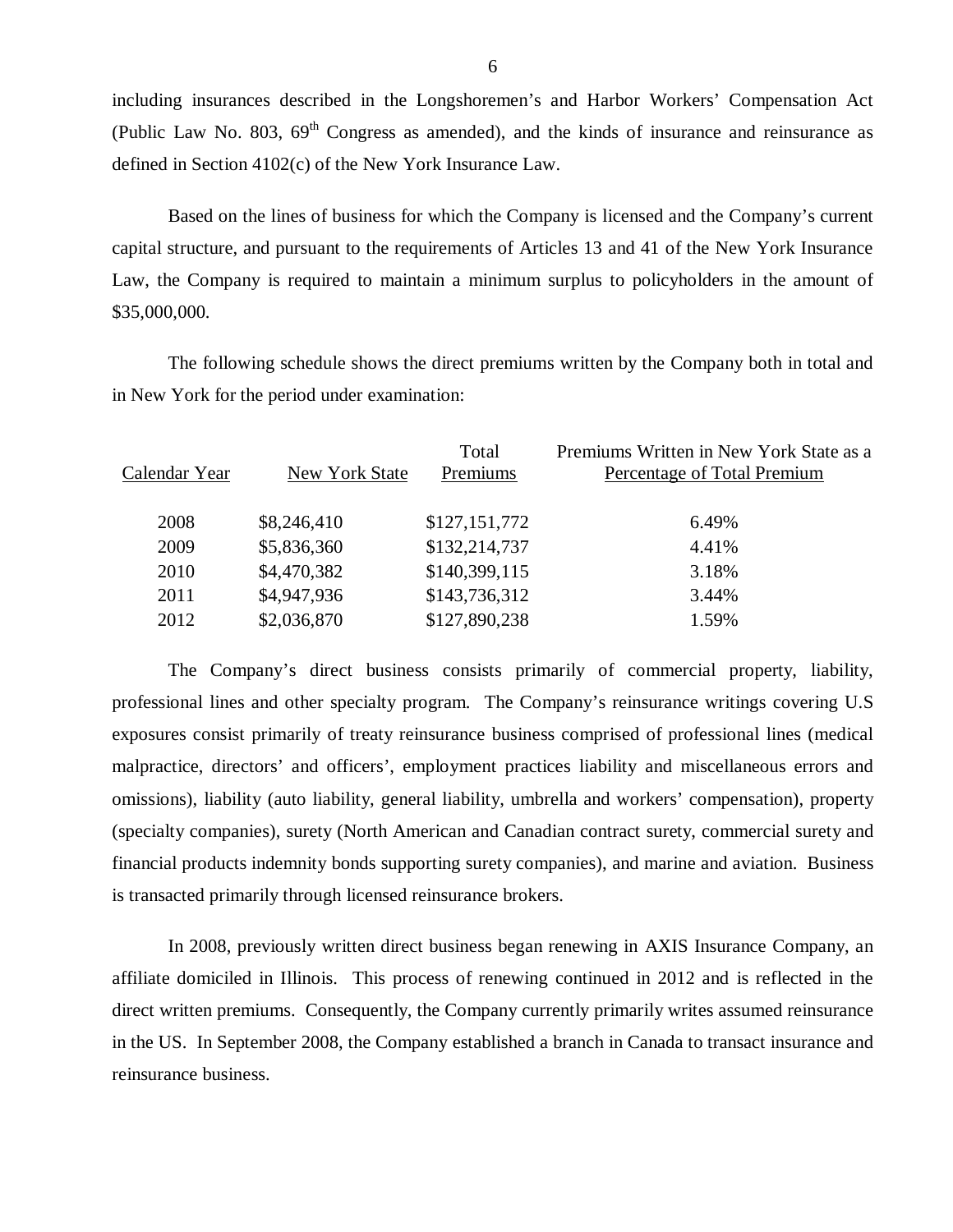### C. Reinsurance

#### **Assumed**

During the period covered by this examination, the Company's assumed reinsurance business has increased and accounted for 87% of the Company's gross premium written at December 31, 2012. The Company's assumed reinsurance consists mainly of property and casualty, multi-line coverage assumed on a quota share and excess of loss basis, pursuant to the terms of facultative and treaty agreements with both authorized and unauthorized cedants. Additionally, the Company's participation in various mandated pools is reflected in its assumed reinsurance activity.

The Company utilizes reinsurance accounting as defined in Statement of Statutory Accounting Principle ("SSAP") No. 62 for all of its assumed reinsurance business. The following intercompany reinsurance treaties are in place:

| Type of Treaty                                                                 | Cession                                                                                                                                                                                                                                                              |
|--------------------------------------------------------------------------------|----------------------------------------------------------------------------------------------------------------------------------------------------------------------------------------------------------------------------------------------------------------------|
| AXIS Surplus Insurance Company - E&S<br><b>Umbrella and Excess Quota Share</b> | 100% quota share of the net retained liability on<br>all insurance and reinsurance contracts<br>classified as E&S Umbrella and Excess (net of<br>inuring facultative). This agreement inures to<br>the benefit of the below 70% quota share.                         |
| <b>AXIS Surplus Insurance Company Quota Share</b>                              | 70% quota share of the net retained liability on all<br>insurance and reinsurance contracts.                                                                                                                                                                         |
| <b>AXIS Insurance Company Quota Share</b>                                      | 80% quota share of the net retained liability on all<br>insurance and reinsurance contracts written<br>through the New York Free Trade Zone.                                                                                                                         |
| <b>AXIS Insurance Company Facultative</b><br>Reinsurance                       | AXIS Insurance Company cedes to the Company<br>on a facultative basis certain policies, whereby<br>the premium, retention and limits of the<br>facultative certificates to be issued will be<br>determined by AXIS Insurance Company on a<br>policy by policy basis. |

7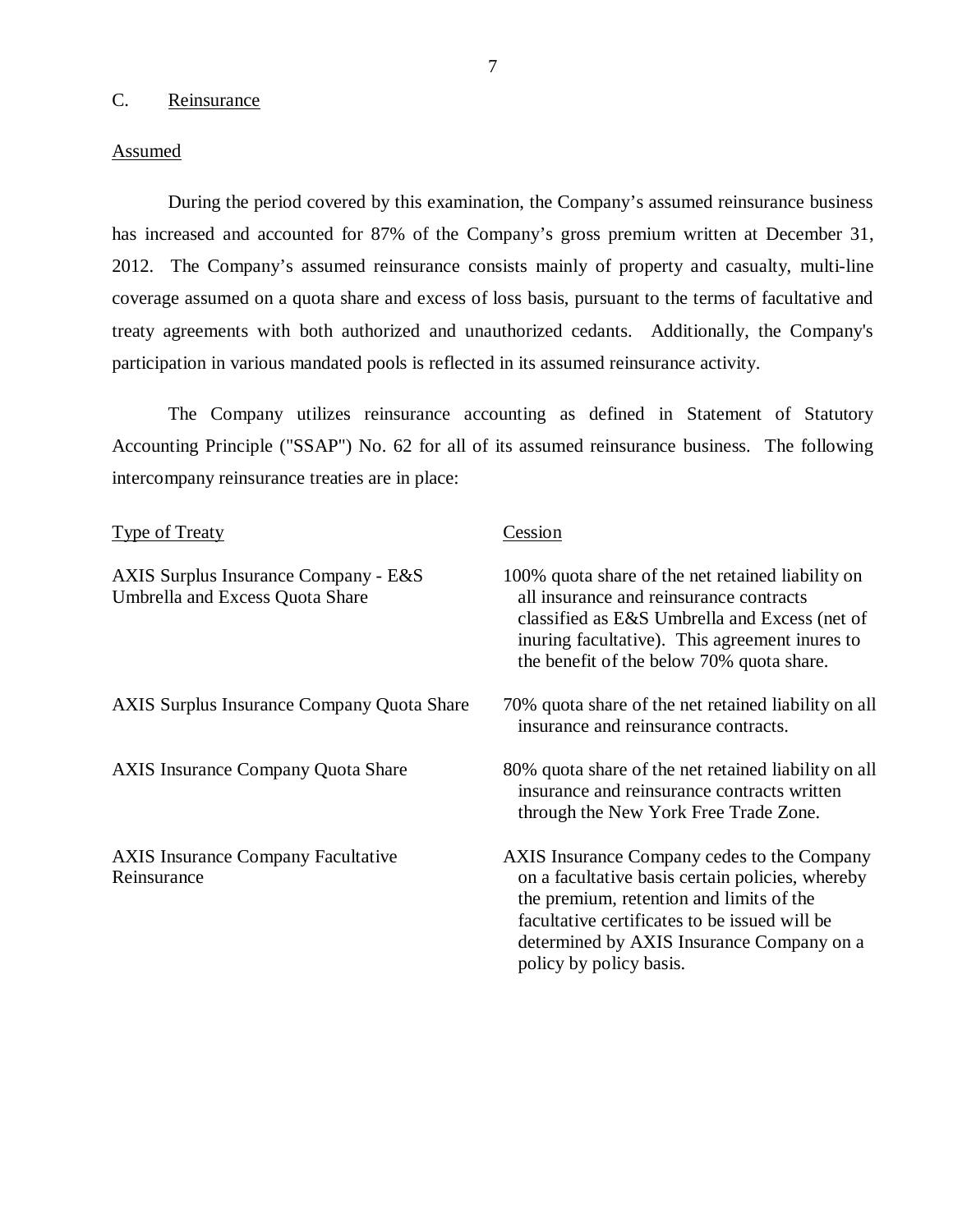**Ceded** 

The Company's ceded reinsurance program is as follows:

| <b>Type of Treaty</b>                                                                                         | Cession                                                                                                                                                                                                                                                                                                      |
|---------------------------------------------------------------------------------------------------------------|--------------------------------------------------------------------------------------------------------------------------------------------------------------------------------------------------------------------------------------------------------------------------------------------------------------|
| <b>Property</b><br>U.S. Property per risk                                                                     | \$5M excess of \$5M (100% placed).                                                                                                                                                                                                                                                                           |
| U.S. Property/ Risk Management/ Global<br>Property/ Onshore Cargo/ MGAs/ Energy per risk                      | $2nd$ layer: \$15M excess of \$10M (80% placed).<br>3 <sup>rd</sup> layer: \$25M excess of \$25M (80% placed).<br>4 <sup>th</sup> layer: \$50M excess of \$50M (100% placed).                                                                                                                                |
| E&S Property per risk                                                                                         | \$15M excess of \$10M (60% placed).                                                                                                                                                                                                                                                                          |
| Catastrophe (North America)                                                                                   | 1 <sup>st</sup> layer: \$100M excess of \$150M, Wind,<br>Earthquake and Fire Following (50% placed).<br>2 <sup>nd</sup> layer: \$175M excess of \$250M, Wind,<br>Earthquake and Fire Following (100% placed).<br>3 <sup>rd</sup> layer: \$250M excess of \$425M Excluding<br>Named Hurricanes (100% placed). |
| Catastrophe (Rest of the World)                                                                               | $1st$ layer: \$25M excess of \$40M (100% placed*).<br>$2nd$ layer: \$50M excess of \$65M (100% placed*).                                                                                                                                                                                                     |
|                                                                                                               | *50% including Caribbean, Bermuda and Hawaii,<br>50% excluding Caribbean, Bermuda and Hawaii.                                                                                                                                                                                                                |
| Catastrophe Top Only Cover                                                                                    | Section A: \$100M excess of \$425M (Named<br>hurricanes only) (100% placed).<br>Section B: \$100M excess of \$675M (Excludes<br>named hurricanes) (100% placed).                                                                                                                                             |
| <b>Casualty</b><br>U.S. Umbrella and Excess Casualty                                                          | 75% quota share up to \$25M each loss, each<br>insured for ISO 1A and 2B business, and up to<br>\$10M each loss, each insured for ISO 3C<br>business.                                                                                                                                                        |
| Commercial General Liability, Umbrella and<br>Excess Casualty – AXIS Reinsurance Company<br>(Canadian Branch) | Section 1: 75% Primary Casualty Quota Share up<br>to \$5M each loss, each insured.<br>Section 2: Umbrella/Excess Quota Share up to<br>\$25M each loss, each insured.                                                                                                                                         |
| U.S. Excess Auto Liability (Auto Carve Out)                                                                   | 75% quota share up to \$3M combined single<br>limit, each policy, each occurrence in excess of<br>\$1M retention.                                                                                                                                                                                            |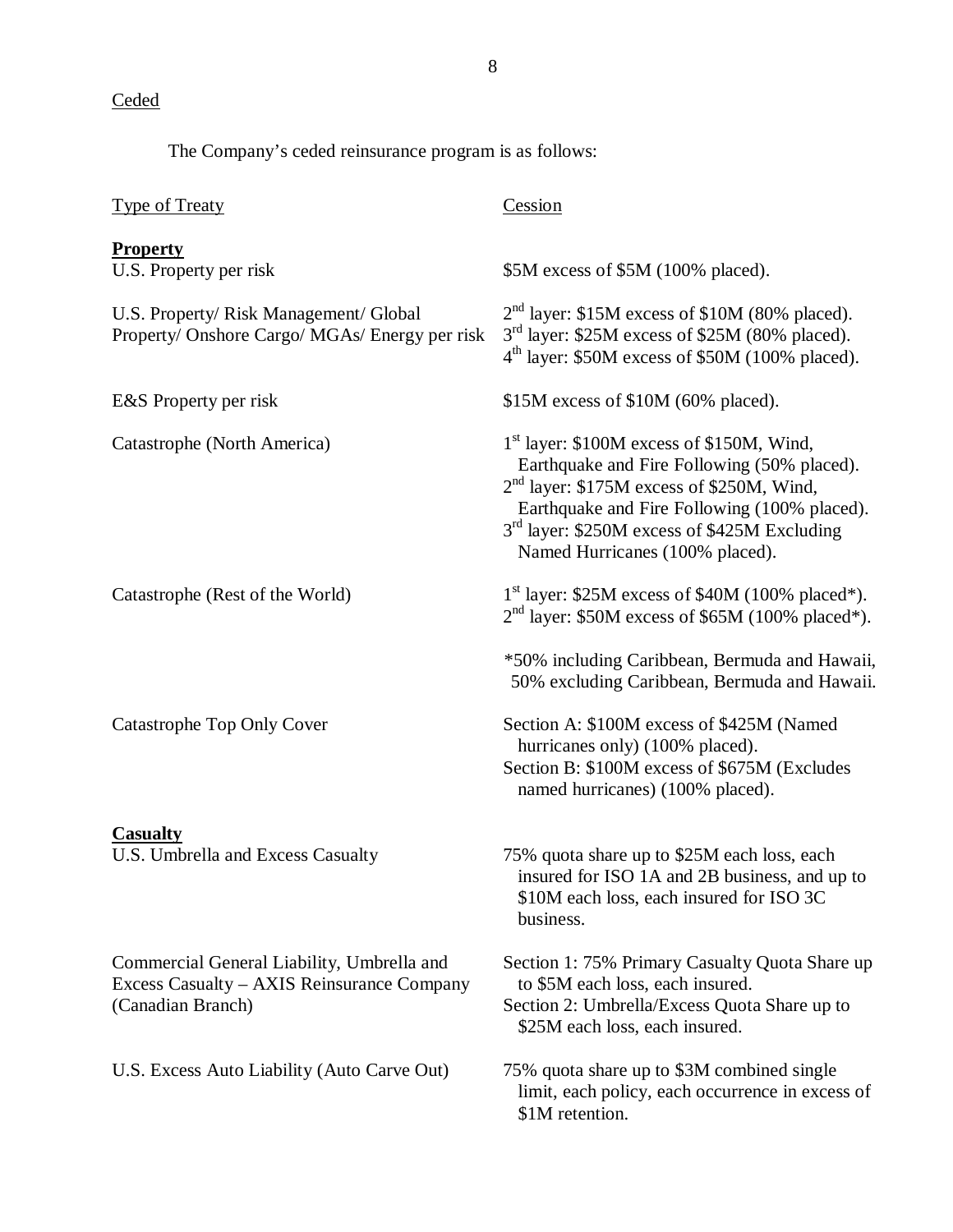#### Type of Treaty Cession

Professional Lines/ Directors and Officers/ Employer's Liability – U.S. and Non-U.S. business (excluding Canada and Bermuda)

Professional Lines/ Directors and Officers/ Employer's Liability – AXIS Reinsurance Company (Canadian Branch)

U.S. Specialty Errors and Omissions and Cyber Liability (AXIS Pro MPLI/Tech) per risk excess

U.S. Professional Liability (AXIS Pro Media/Film) per risk excess

U.S. Errors and Omissions

International Professional Indemnity – AXIS Reinsurance Company (Canadian Branch)

U.S. Directors and Officers – Miscellaneous Professional Liability

Environmental and Professional Liability

Captive Quota Share (Ski Safe) Property and Liability Marine

40% quota share up to \$25M each loss, each insured.

65% quota share up to \$25M each loss, each insured.

 $1<sup>st</sup>$  layer: \$1M excess of \$1M (42.5% placed). 2<sup>nd</sup> layer: \$3M excess of \$2M (95% placed).  $3<sup>rd</sup>$  layer: \$5M excess of \$5M (85% placed).

 $1<sup>st</sup>$  layer: \$1M excess of \$1M (35% placed).  $2<sup>nd</sup>$  layer: \$3M excess of \$2M (90% placed).  $3<sup>rd</sup>$  layer: \$5M excess of \$5M (100% placed).  $4<sup>th</sup>$  layer: \$5M excess of \$10M (95% placed).

50% quota share up to \$15M each loss, each insured.

CAD 9M excess of CAD 1M per risk (3 layers, 100% placed).

75% quota share up to \$5M each loss, each insured.

45% quota share up to \$25M each policy, each occurrence.

45% quota share each loss, each insured. Losses above \$300K per occurrence are excluded, but are covered via facultative placements. (25% premium quota share).

American Specialty quota share

75% quota share up to \$10M each loss.

The Company also had the following intercompany ceded reinsurance agreements in place as of the examination date:

Type of Treaty

AXIS Specialty Limited Quota Share

#### Cession

50% quota share of the net retained liability on all insurance and reinsurance contracts written by the Company.

25% quota share of the net retained liability on all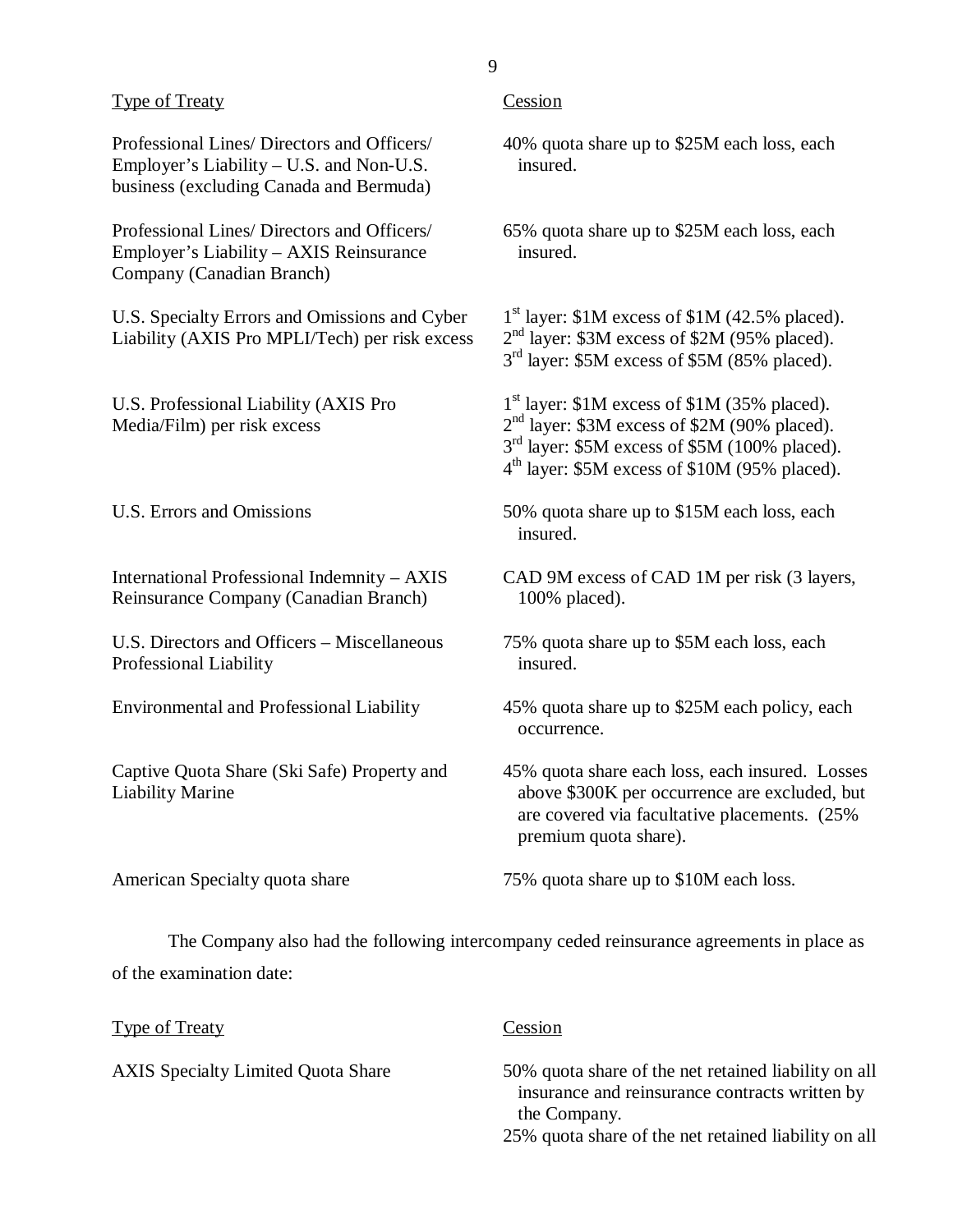#### Type of Treaty Cession

insurance and reinsurance contracts written by AXIS Reinsurance Company Canadian Branch.

AXIS Specialty Limited Stop Loss 100% of the amount by which the Company's calendar year ultimate net loss ratio incurred exceeds 80%, subject to an aggregate annual limit of liability of an ultimate net loss ratio incurred of 120%.

Reinsurance agreements with affiliates were reviewed for compliance with Article 15 of the New York Insurance Law. It was noted that all affiliated reinsurance agreements were filed with the Department pursuant to the provisions of Section 1505(d)(2) of the New York Insurance Law. All significant ceded reinsurance agreements in effect as of the examination date were reviewed and found to contain the required clauses, including an insolvency clause meeting the requirements of Section 1308 of the New York Insurance Law.

It is the Company's policy to obtain the appropriate collateral for its cessions to unauthorized reinsurers. Letters of credit obtained by the Company to take credit for cessions to unauthorized reinsurers were reviewed, on a sample basis, for compliance with Department Regulation No. 133. No exceptions were noted.

Additionally, management has represented that all material ceded reinsurance agreements transfer both underwriting and timing risk as set forth in SSAP No. 62. Representations were supported by appropriate risk transfer analyses and an attestation from the Company's chief executive officer pursuant to the NAIC Annual Statement Instructions. Additionally, examination review indicated that the Company was not a party to any finite reinsurance agreements. All ceded reinsurance agreements were accounted for utilizing reinsurance accounting as set forth in paragraphs 41 to 44 of SSAP No. 62.

10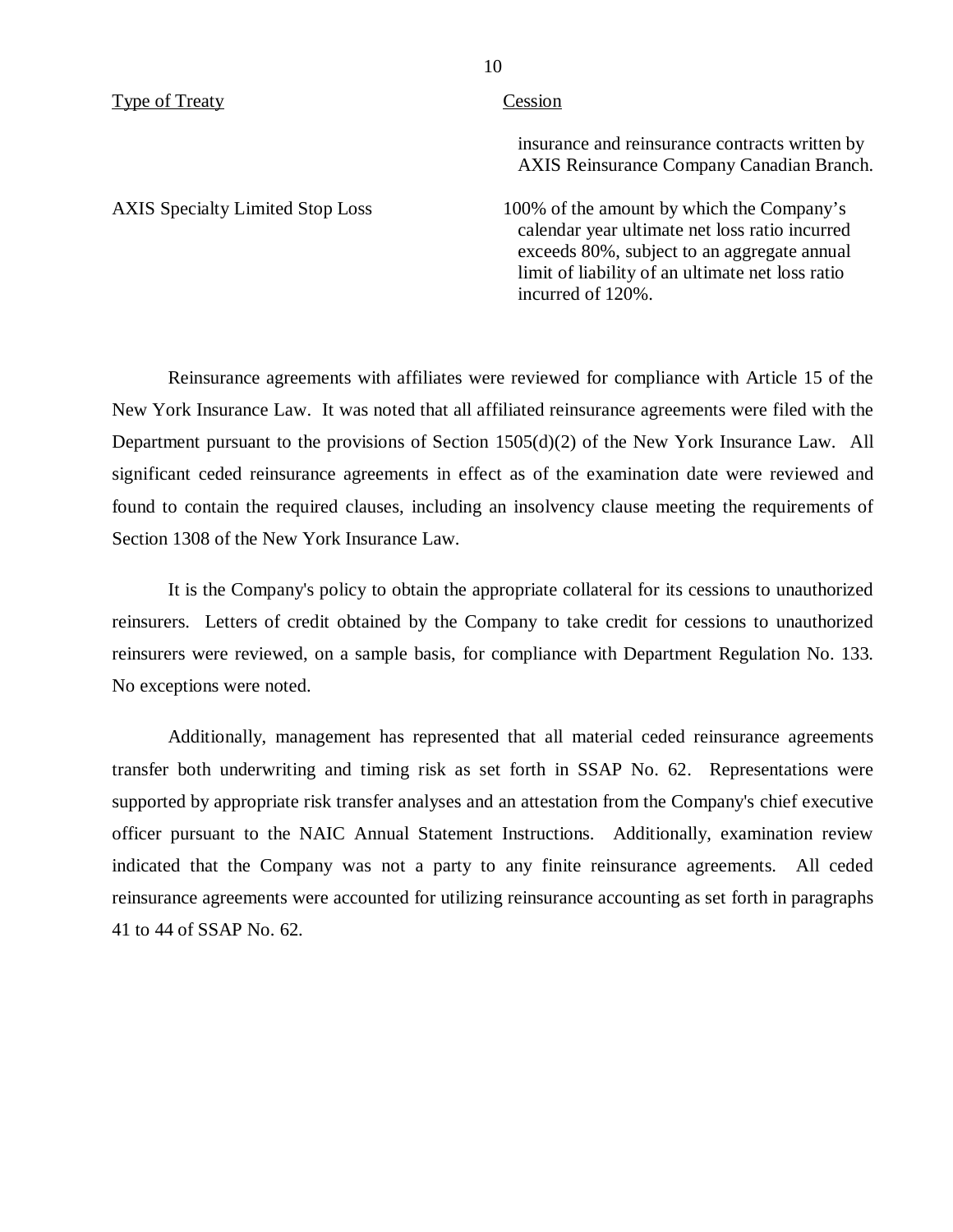#### <span id="page-12-0"></span>D. Holding Company System

The Company is a member of the AXIS Capital Holdings Limited. The Company is a wholly-owned subsidiary of AXIS Specialty U.S. Holdings, Inc., a Delaware corporation, which is ultimately controlled by AXIS Capital Holdings Limited, a holding company organized under the laws of Bermuda. A review of the Holding Company Registration Statements filed with this Department indicated that such filings were complete and were filed in a timely manner pursuant to Article 15 of the New York Insurance Law and Department Regulation 52.

The following is an abridged chart of the holding company system at December 31, 2012.

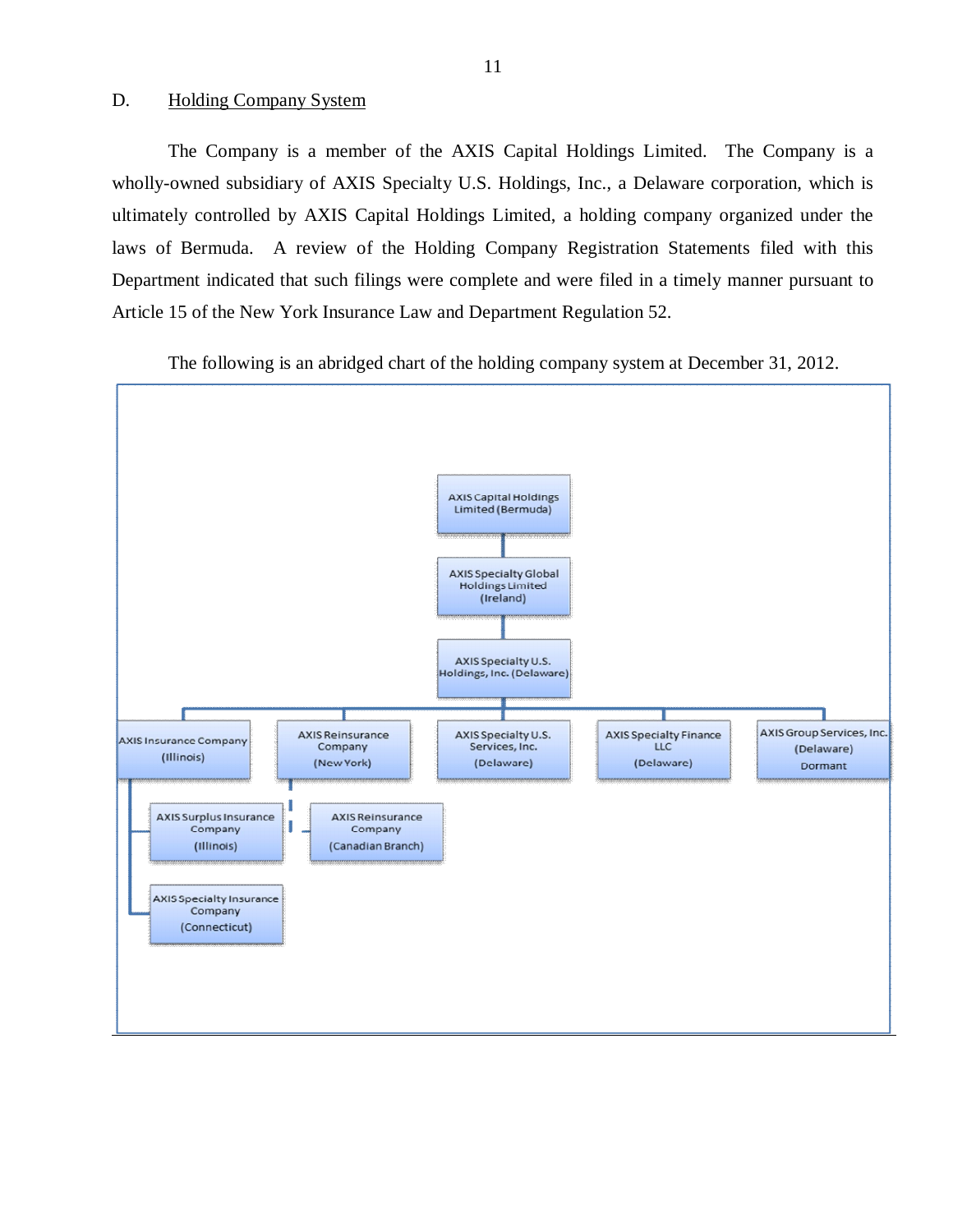At December 31, 2012, the Company was party to the following agreements with other members of its holding company system:

#### Tax Allocation Agreement

Effective December 1, 2002, the Company and other members of the AXIS Group entered into an income tax sharing agreement, whereby the companies file a consolidated federal income tax return to provide for the payment of federal tax liabilities or refunds of members of the group. A review of this agreement determined that it is in compliance with Department Circular Letter No. 33 (1979).

#### Administrative Agreement

Effective November 27, 2002, the Company entered into an Administrative Service agreement with AXIS Specialty Limited, an affiliated insurance and reinsurance company organized under the laws of Bermuda. The agreement stipulates for AXIS Specialty Limited to provide from its offices in Bermuda or from outside of the United States, the services of reinsurance security, investment and cash flow management, and general corporate services on a cost reimbursement basis. This agreement was filed with the Department pursuant to Section 1505(d) of New York Insurance Law.

The agreement was terminated effective January 1, 2013.

#### Expense Allocation Agreement

Effective November 27, 2002, the Company entered into an expense allocation agreement with AXIS Specialty U.S. Services Inc. ("ServiceCo"), an affiliated Delaware corporation. Pursuant to the terms of the agreement, ServiceCo will provide the services of personnel, office space and use of office equipment. Costs and expenses will be determined and allocated pursuant to the provisions of Department Regulation 30. This agreement was filed with the Department pursuant to Section 1505(d) of New York Insurance Law.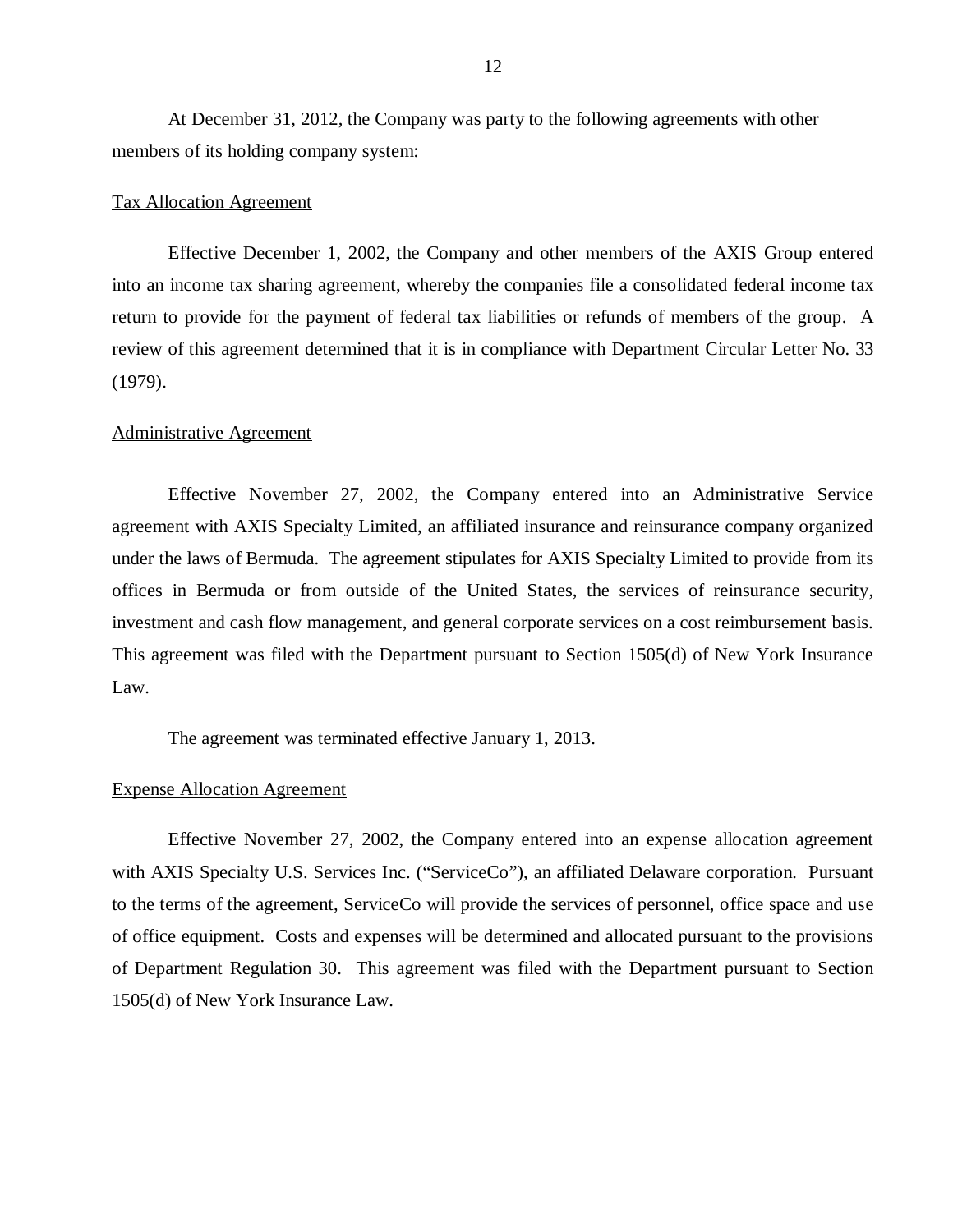Effective August 24, 2010, the Company and other members of the holding company system participate in a fee agreement. The fee agreement is associated with a revolving senior credit facility entered into between Bank of America and a group of financial institutions and AXIS Capital Holdings Limited ("AXIS Capital") and its insurer affiliates. Under the credit facility, AXIS Capital is responsible for the payment of certain fees. Under the fee agreement, the Company agrees to pay its pro rata share of those fees. This agreement was filed with the Department pursuant to Section 1505(d) of New York Insurance Law.

The agreement was amended on December 1, 2011 to remove AXIS Specialty Insurance Company as a party to the agreement.

#### Representative Agreement

Effective January 24, 2008, the Company was a party to a representative agreement for services provided by AXIS UK Services, the UK branch of its affiliate AXIS Specialty Holdings Ireland Limited. Pursuant to this agreement, AXIS UK Services will act as fiscal representative to the UK Tax Authority in connection with insurance premium tax filings and other relevant tax filings. This agreement was filed with the Department pursuant to Section 1505(d) of New York Insurance Law.

The Agreement was terminated effective January 1, 2013.

#### Collateral Fee Agreement

Effective May 14, 2010, the Company and other members of the holding company system entered into a Collateral Fee agreement. The collateral fee agreement is associated with a letter of credit facility entered into between AXIS Specialty Limited, an affiliated Bermuda insurer, and Citibank Europe PLC. The assets pledged under the letter of credit facility to secure the letters of credit issued thereunder will be pledged by AXIS Specialty Limited. In consideration of the pledge, the Company and the affiliates will pay an annual fee to AXIS Specialty Limited based on the letters of credit issued and outstanding on behalf of each company. This agreement was filed with the Department pursuant to Section 1505(d) of New York Insurance Law.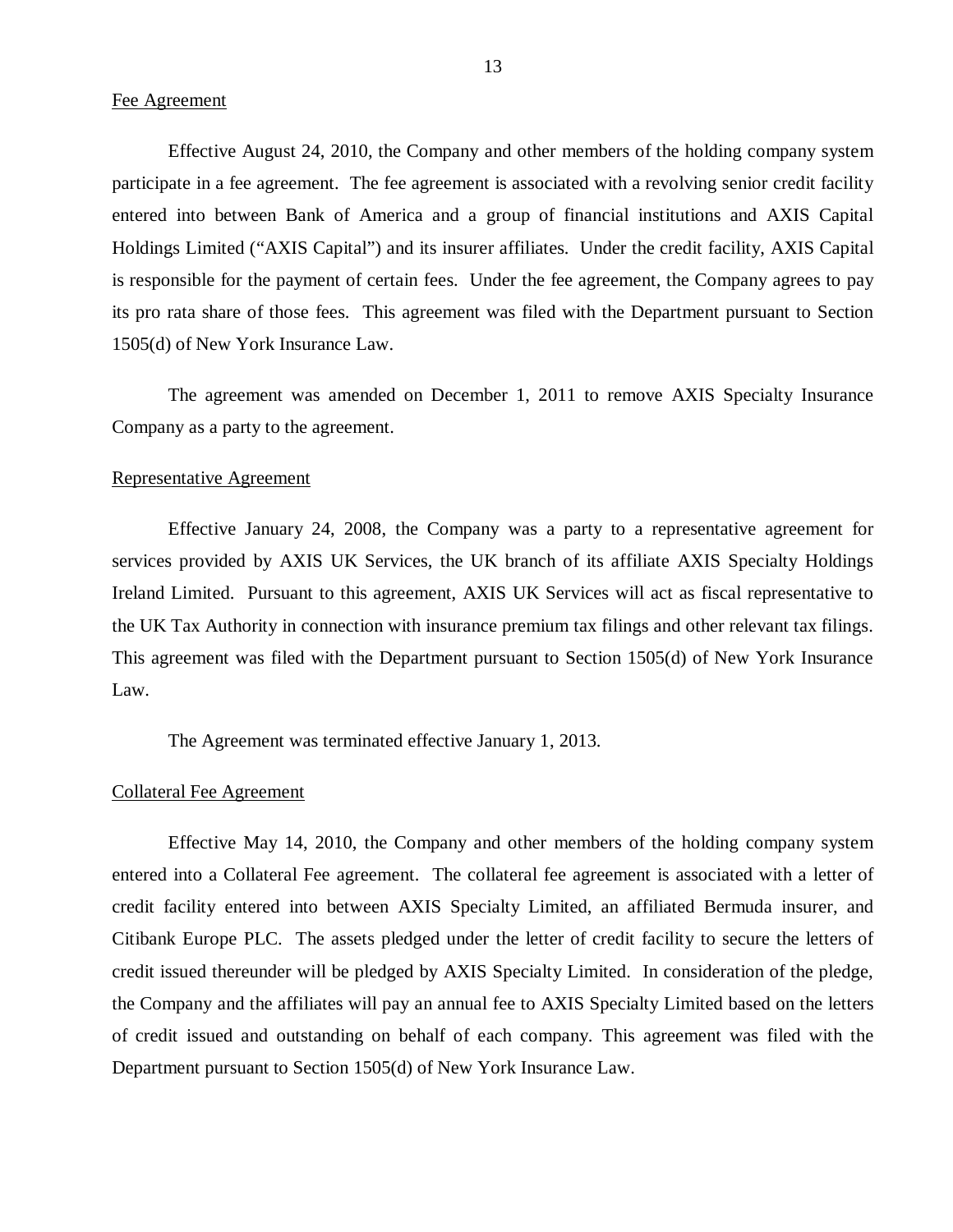On August 4, 2011, the Department approved an amendment to the Collateral Fee Agreement. Effective January 27, 2012 AXIS Specialty was removed as a party to the agreement.

#### Reinsurance Recoverable Transfer Agreement

Effective November 16, 2011, the Company and other members of the holding company entered into a reinsurance recoverable transfer agreement. Pursuant to the agreement, AXIS Surplus Insurance Company ("AXIS Surplus") will act as the lockbox company and will receive reinsurance recoverable payments to an account maintained at Wells Fargo Bank from third parties that are intended for another company. AXIS Surplus shall then identify the proper recipient of the reinsurance recoverable payments and will transfer the amounts to the recipient within seven days. AXIS Surplus will receive the interest earned on investing the recoverable payments and will receive no other compensation. This agreement was filed with the Department pursuant to Section 1505(d) of New York Insurance Law.

#### E. Significant Operating Ratios

The following ratios have been computed as of December 31, 2012, based upon the results of this examination:

| Net premiums written to surplus as regards policyholders                                  | 54% |
|-------------------------------------------------------------------------------------------|-----|
| Liabilities to liquid assets (cash and invested assets less investments<br>in affiliates) | 73% |
| Premiums in course of collection to surplus as regards policyholders                      | 10% |

All of the above ratios fall within the benchmark ranges set forth in the Insurance Regulatory Information System of the National Association of Insurance Commissioners.

The underwriting ratios presented below are on an earned/incurred basis and encompass the five- year period covered by this examination:

|                                              | Amounts         | Ratios      |
|----------------------------------------------|-----------------|-------------|
| Losses and loss adjustment expenses incurred | \$1,229,277,523 | 63.25%      |
| Other underwriting expenses incurred         | 709,711,720     | 36.52       |
| Net underwriting gain                        | 4.482.442       | 0.23        |
|                                              |                 |             |
| Premiums earned                              | \$1,943,471,685 | $(00.00\%)$ |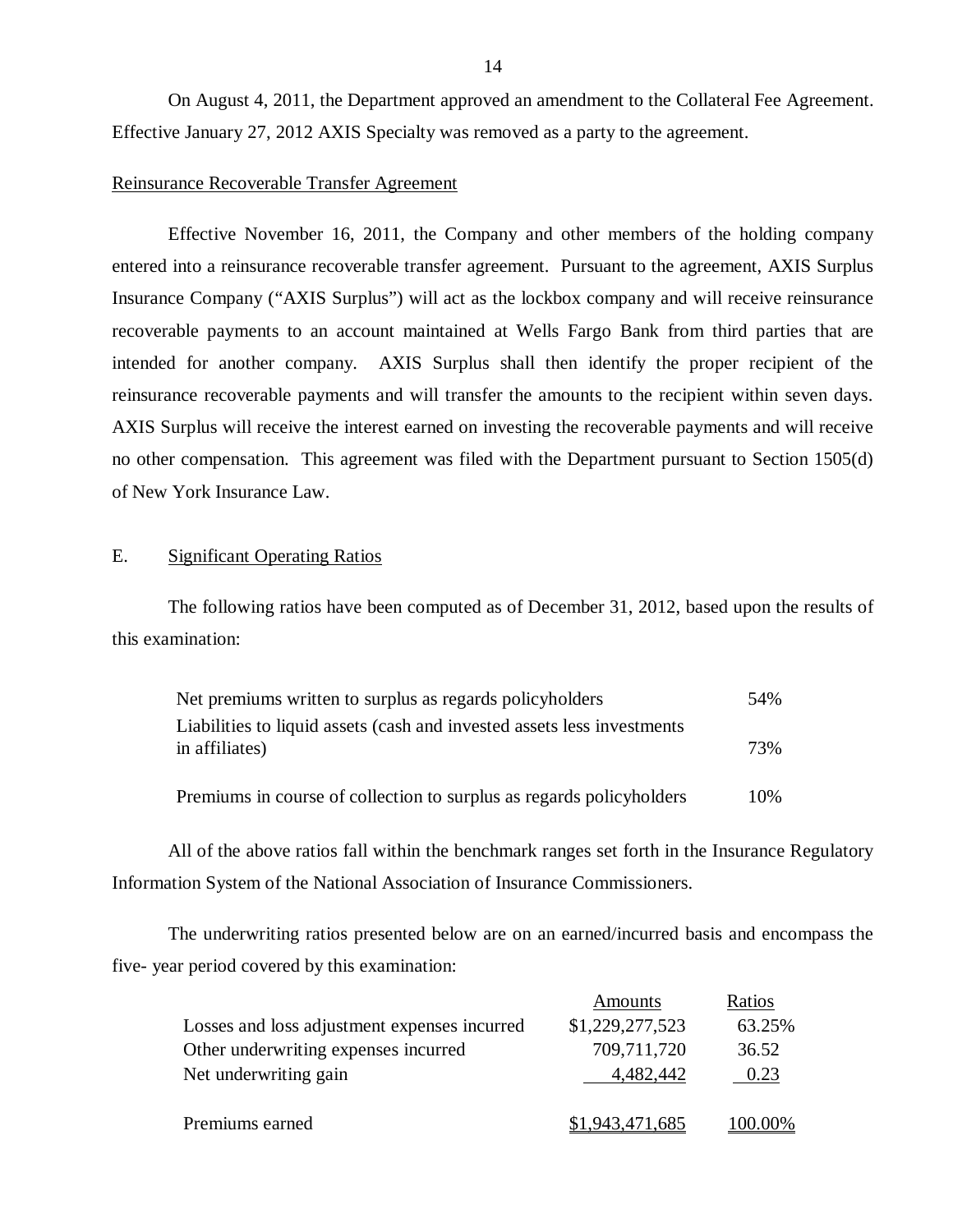### **3. FINANCIALSTATEMENTS**

## A Balance Sheet

The following shows the assets, liabilities and surplus as regards policyholders as of December 31, 2012 as determined by this examination and as reported by the Company:

| Assets                                                      |                 | <b>Assets Not</b> | Net Admitted    |
|-------------------------------------------------------------|-----------------|-------------------|-----------------|
|                                                             | <b>Assets</b>   | Admitted          | <b>Assets</b>   |
| <b>Bonds</b>                                                | \$1,828,788,354 | \$0               | \$1,828,788,354 |
| Common stocks (stocks)                                      | 86,314,851      | $\theta$          | 86,314,851      |
| Cash, cash equivalents and short-term investments           | 117,669,824     | 0                 | 117,669,824     |
| Other invested assets                                       | 1,386,682       | 1,386,682         | $\theta$        |
| Receivables for securities                                  | 11,882          | 0                 | 11,882          |
| Subtotals, cash and invested assets                         | 2,034,171,593   | 1,386,682         | 2,032,784,911   |
| Investment income due and accrued                           | 14,824,000      | 10,313            | 14,813,687      |
| Uncollected premiums and agents' balances in the course of  |                 |                   |                 |
| collection                                                  | 79,922,292      | 1,158,845         | 78,763,447      |
| Deferred premiums, agents' balances and installments booked |                 |                   |                 |
| but deferred and not yet due                                | 256,507,442     | $\Omega$          | 256,507,442     |
| Amounts recoverable from reinsurers                         | 47,860,034      | 0                 | 47,860,034      |
| Funds held by or deposited with reinsured companies         | 5,976,752       | $\Omega$          | 5,976,752       |
| Current federal and foreign income tax recoverable and      |                 |                   |                 |
| interest thereon                                            | 2,852,047       | $\Omega$          | 2,852,047       |
| Net deferred tax asset                                      | 86,326,612      | 37,407,723        | 48,918,889      |
| Net adjustment in assets and liabilities due to foreign     |                 |                   |                 |
| exchange rates                                              | 184,700         | $\theta$          | 184,700         |
| Receivables from parent, subsidiaries and affiliates        | 670,398         | $\Omega$          | 670,398         |
| Aggregate write-ins for other than invested assets          | 11,898,727      | 46,521            | 11,852,206      |
| Totals                                                      | \$2,541,194,597 | \$40,010,084      | \$2,501,184,513 |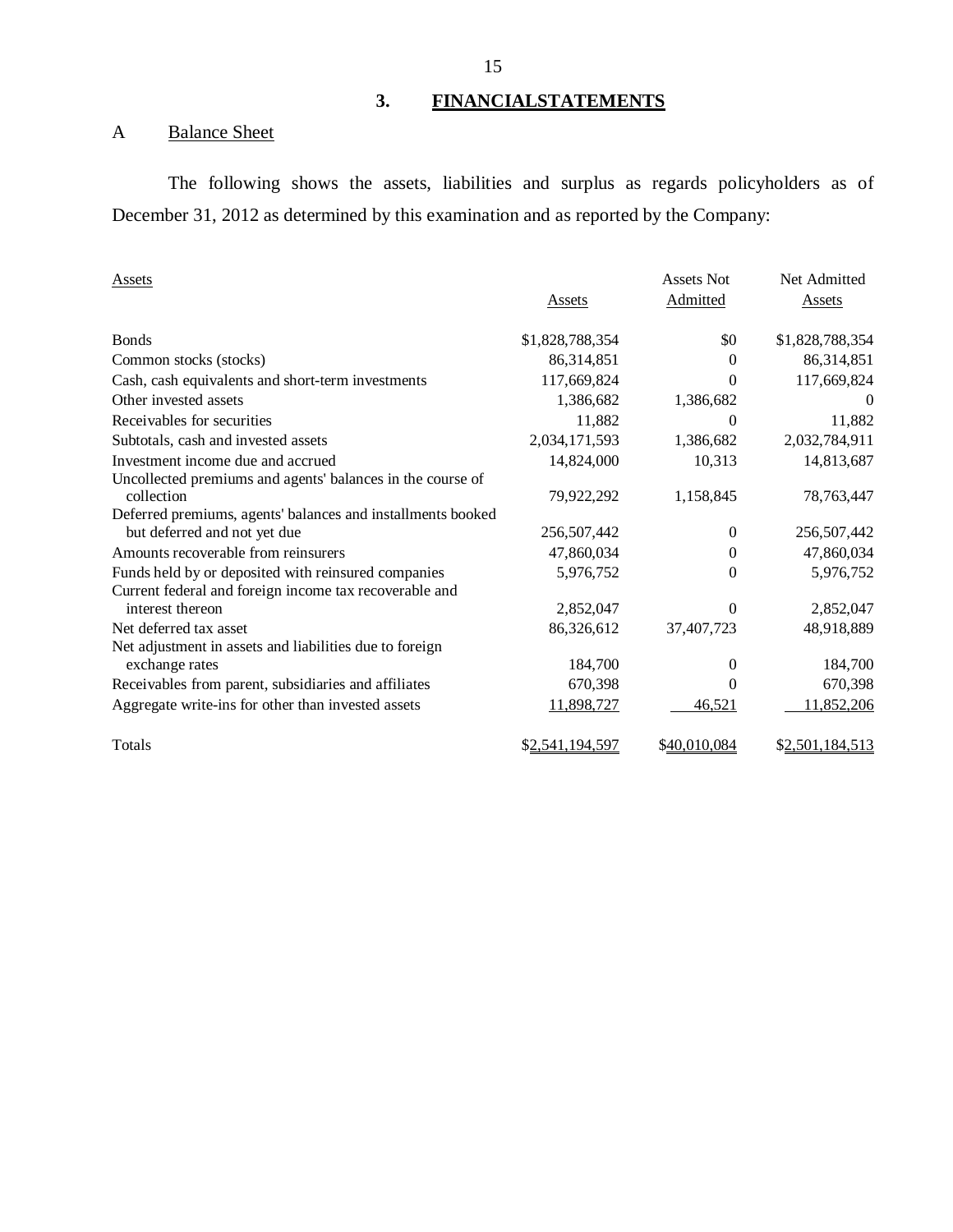#### Liabilities, surplus and other funds

| Losses and loss adjustment expenses                                   |                 | \$1,242,596,392 |
|-----------------------------------------------------------------------|-----------------|-----------------|
| Reinsurance payable on paid losses and loss adjustment expenses       |                 | 33,605,361      |
| Commissions payable, contingent commissions and other similar charges |                 | 3,878,735       |
| Other expenses (excluding taxes, licenses and fees)                   |                 | 1,431,596       |
| Taxes, licenses and fees (excluding federal and foreign income taxes) |                 | 1,440,053       |
| Unearned premiums                                                     |                 | 289,424,273     |
| Advance premium                                                       |                 | 123,763         |
| Ceded reinsurance premiums payable (net of ceding commissions)        |                 | 88,413,398      |
| Funds held by company under reinsurance treaties                      |                 | 35,414,219      |
| Amounts withheld or retained by company for account of others         |                 | 55,467          |
| Remittances and items not allocated                                   |                 | 1,904,954       |
| Provision for reinsurance                                             |                 | 20,010,000      |
| Payable to parent, subsidiaries and affiliates                        |                 | 20,675,633      |
| Payable for securities                                                |                 | 4,662,966       |
| Aggregate write-ins for liabilities                                   |                 | 745,823         |
| Total liabilities                                                     |                 | \$1,744,382,633 |
| Surplus and Other Funds                                               |                 |                 |
| Common capital stock                                                  | \$<br>5,000,000 |                 |
| Gross paid in and contributed surplus                                 | 550, 349, 476   |                 |
| Unassigned funds (surplus)                                            | 201,452,404     |                 |
| Surplus as regards policyholders                                      |                 | 756,801,880     |
| Totals                                                                |                 | \$2,501,184,513 |

Note: The Internal Revenue Service has never completed an audit of the Company's consolidated Federal Income Tax Returns. The examiner is unaware of any potential exposure of the Company to any tax assessment and no liability has been established herein relative to such contingency.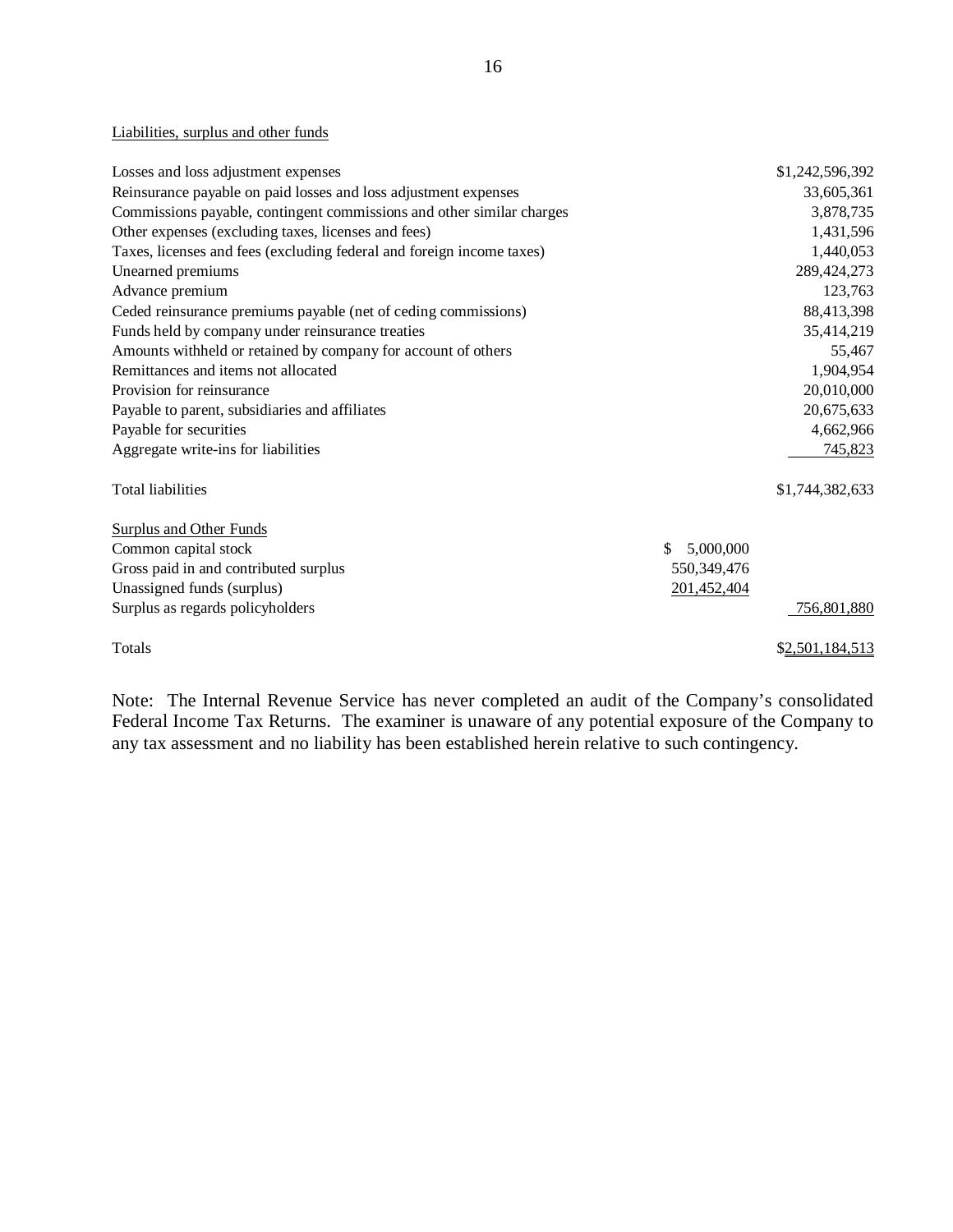### B. Statement of Income

Surplus as regards policyholders increased \$149,682,792 during the five-year examination period January 1, 2008 through December 31, 2012, detailed as follows:

| <b>Underwriting Income</b>                                                                                      |                                |                 |
|-----------------------------------------------------------------------------------------------------------------|--------------------------------|-----------------|
| Premiums earned                                                                                                 |                                | \$1,943,471,685 |
| Deductions:<br>Losses and loss adjustment expenses incurred<br>Other underwriting expenses incurred             | \$1,229,277,523<br>709,711,720 |                 |
| Total underwriting deductions                                                                                   |                                | 1,938,989,243   |
| Net underwriting gain or (loss)                                                                                 |                                | \$<br>4,482,442 |
| <b>Investment Income</b>                                                                                        |                                |                 |
| Net investment income earned<br>Net realized capital gain                                                       | \$266,884,715<br>(32,500,841)  |                 |
| Net investment gain or (loss)                                                                                   |                                | 234,383,874     |
| Other Income                                                                                                    |                                |                 |
| Net gain or (loss) from agents' or premium balances charged off<br>Aggregate write-ins for miscellaneous income | (127,294)<br>2,577,208         |                 |
| Total other income                                                                                              |                                | 2,449,914       |
| Net income before dividends to policyholders and before federal<br>and foreign income taxes                     |                                | \$241,316,230   |
| Federal and foreign income taxes incurred                                                                       |                                | 82,464,790      |
| Net Income                                                                                                      |                                | \$158,851,440   |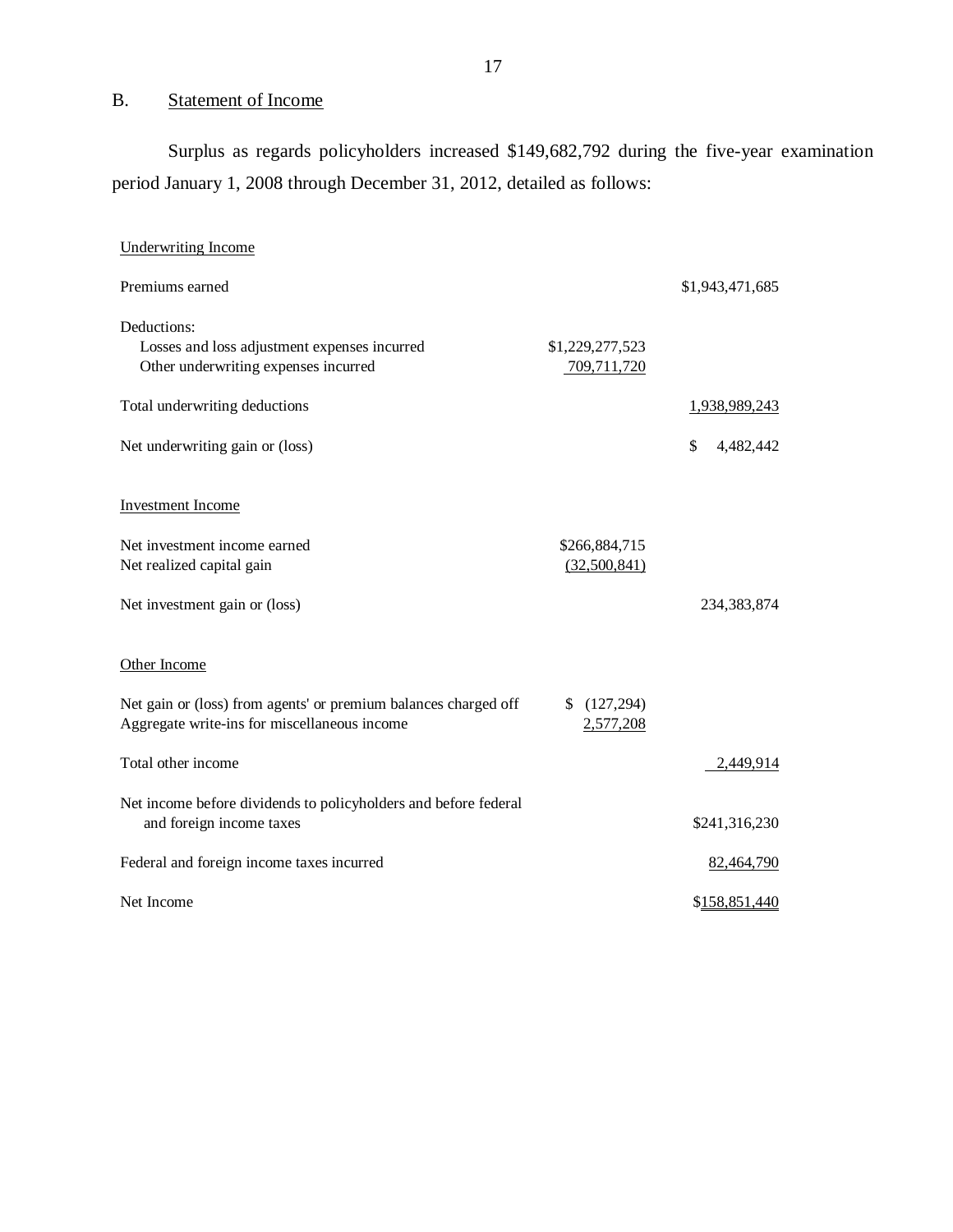| examination as of December 31, 2007                           |               |              | \$607,119,089 |
|---------------------------------------------------------------|---------------|--------------|---------------|
|                                                               | Gains in      | Losses in    |               |
|                                                               | Surplus       | Surplus      |               |
| Net income                                                    | \$158,851,440 |              |               |
| Net unrealized capital gains or (losses)                      | 9,308,619     |              |               |
| Change in net unrealized foreign exchange capital gain (loss) | 1,968,748     |              |               |
| Change in net deferred income tax                             | 23,301,416    |              |               |
| Change in nonadmitted assets                                  | 10,934,562    |              |               |
| Change in provision for reinsurance                           |               | \$18,264,907 |               |
| Cumulative effect of changes in accounting principles         | 1,867,902     |              |               |
| Dividends to stockholders                                     |               | 38,000,000   |               |
| Aggregate write-ins for gains and losses in surplus           | $\theta$      | 284,988      |               |
| Net increase (decrease) in surplus                            | \$206,232,687 | \$56,549,895 | \$149,682,792 |
| Surplus as regards policyholders per report on                |               |              |               |
| examination as of December 31, 2012                           |               |              | \$756,801,881 |

**4. LOSSES AND LOSS ADJUSTMENT EXPENSES** 

The examination liability for the captioned items of \$1,242,596,392 is the same as reported by the Company as of December 31, 2012. The examination analysis of the Loss and loss adjustment expense reserves was conducted in accordance with generally accepted actuarial principles and statutory accounting principles, including the NAIC Accounting Practices & Procedures Manual, Statement of Statutory Accounting Principle No. 55 ("SSAP No. 55").

#### **5. COMPLIANCE WITH PRIOR REPORT ON EXAMINATION**

The prior report on examination contained one recommendation as follows (page numbers refer to the prior report):

ITEM

#### PAGE NO.

7

A Accounts and Records

Surplus as regards policyholders per report on

It was recommended that the Company file the form required pursuant to Part 33.3(b) of Department Regulation 120 regarding its appointment of Sullivan and Strauss as an MGA.

The Company has complied with this recommendation.

#### **6 SUMMARY OF COMMENTS AND RECOMMENDATIONS**

This report contains no comments or recommendations.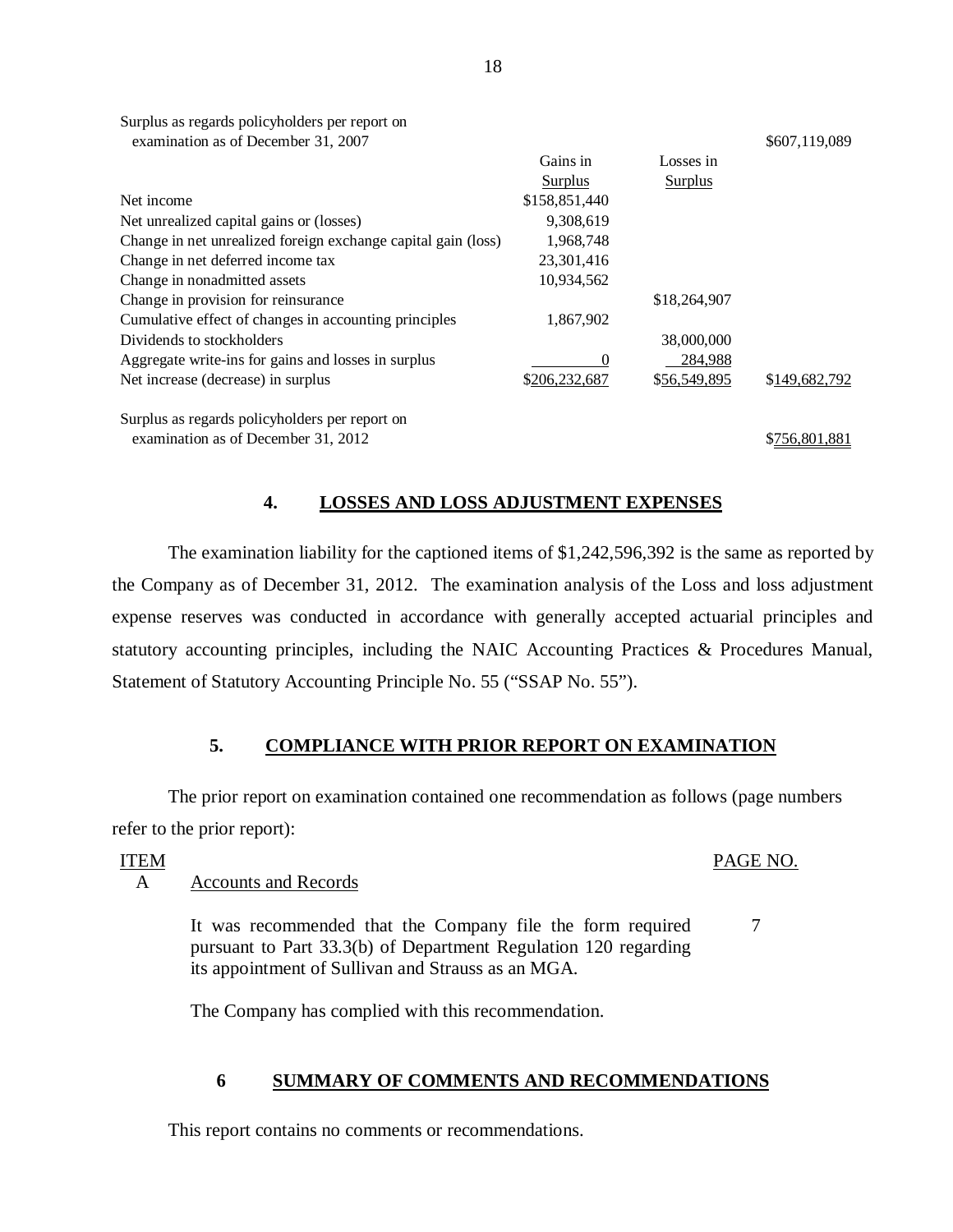Respectfully submitted,

 $\sqrt{s}$ / Hails Taylor, CFE Insurance Examiner

### STATE OF NEW YORK )  $)$ SS: COUNTY OF NEW YORK )

HAILS TAYLOR, being duly sworn, deposes and says that the foregoing report, subscribed by her, is true to the best of his knowledge and belief.

> /s/ Hails Taylor

Subscribed and sworn to before me

 $this$  day of  $\_\_\_\_\_$ , 2014.